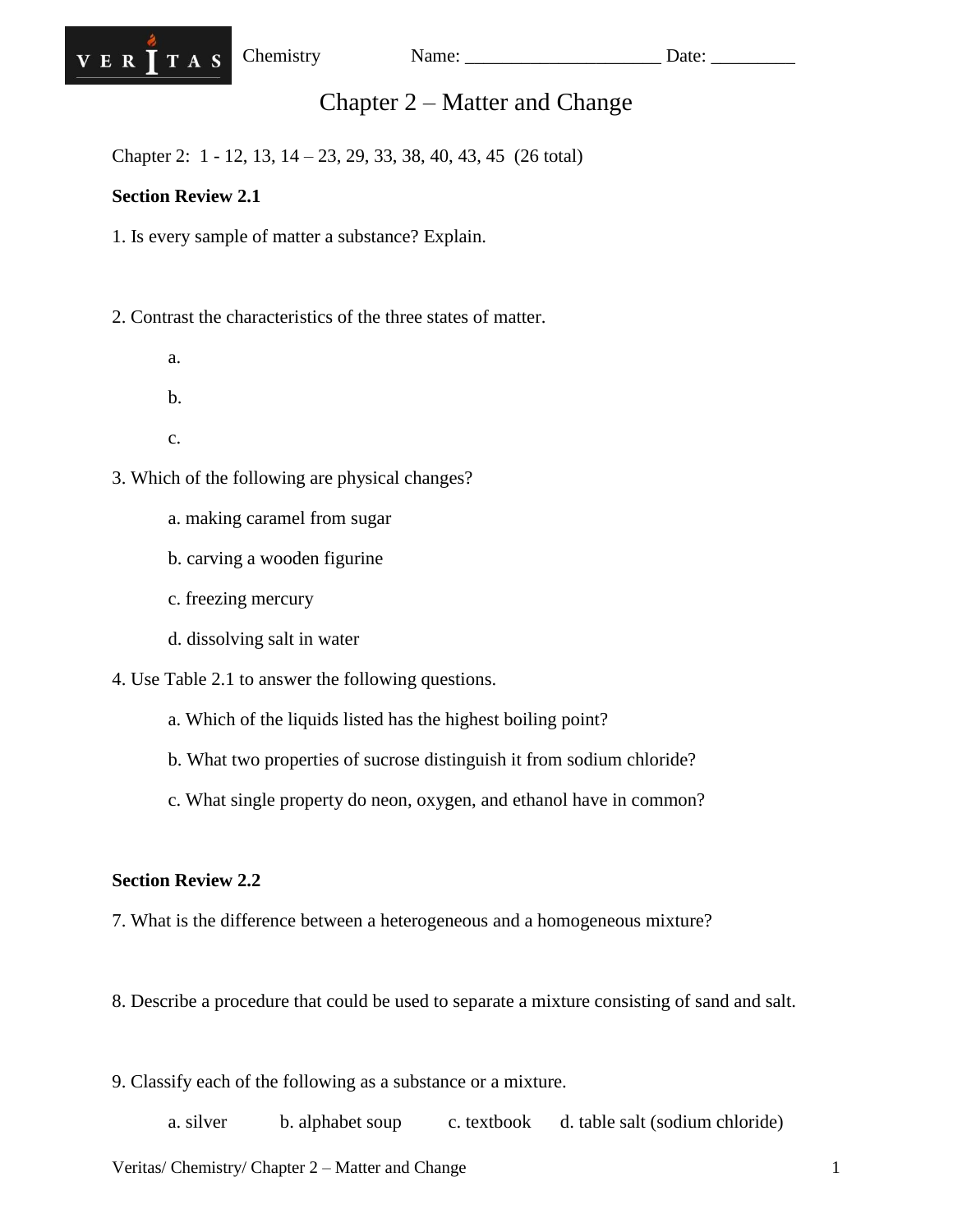10. Describe in your own words the difference between a *pure substance* and a *mixture*.

11. Describe ways in which the various components of a mixture can be separated.

12. Explain the term *phase* as it relates to homogeneous and heterogeneous mixtures.

#### **Practice Problem**

13. A clear liquid in an open container is allowed to evaporate. After three days, a solid residue is left. Was the original liquid an element, a compound, or a mixture? How do you know?

#### **Section Review 2.3**

14. How can you distinguish between an *element* and a *compound*?

15. Write the chemical symbols for each of the following elements.

| a. copper | b. oxygen | c. phosphorus |
|-----------|-----------|---------------|
|           |           |               |

d. silver e. sodium f. helium

16. Name the chemical elements represented by the following symbols.

| a. Sn | b. Ca |
|-------|-------|
| c. S  | d. Cd |
| e. P  | f. Cl |

17. Classify each of these samples of matter as an element, a compound, or a mixture.

- a. spaghetti sauce b. glass
- c. table sugar d. river water
- e. cough syrup f. nitrogen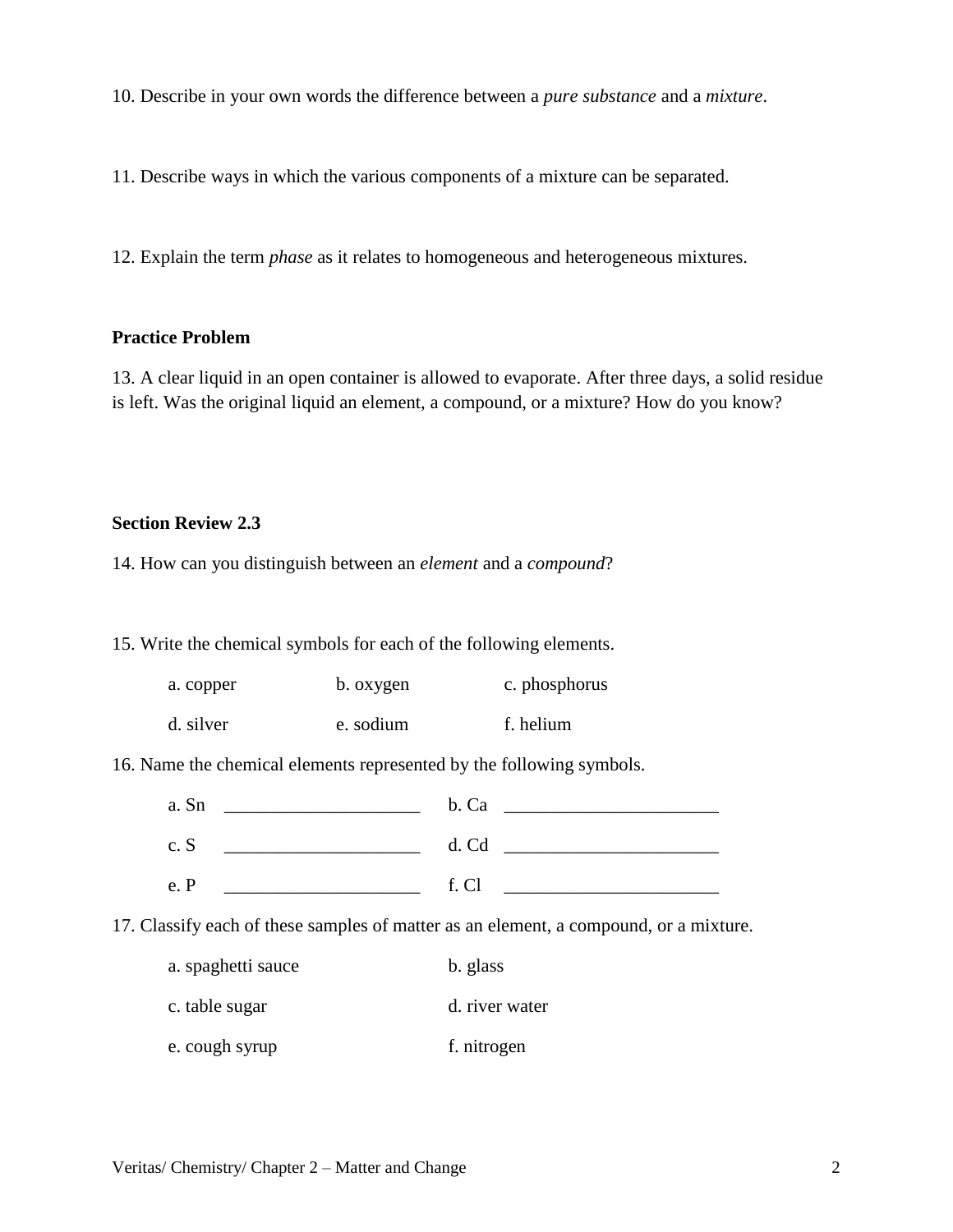18. What elements make up the pain reliever acetaminophen (chemical formula is  $C_8H_9O_2N$ )? Which element is present in the greatest proportion by number of atoms?

#### **Section Review 2.4**

19. a. State the difference between a physical change and a chemical change, and list three likely indications that a chemical change has occurred. Which indication is most suggestive of a chemical reaction?

b. State the law of conservation of mass. How does the mass of reactants compere with the mass of products in a given reaction?

20. Classify the following changes as physical or chemical.

| a. cookies are baked       | b. water boils           |
|----------------------------|--------------------------|
| c. salt dissolves in water | d. a firefly emits light |
| e. milk spoils             | f. a metal chair rusts   |

21. Consider the law of conservation of mass as you answer this problem. When ammonium nitrate (NH<sub>4</sub>NO<sub>3</sub>) breaks down explosively, it forms nitrogen gas (N<sub>2</sub>), oxygen gas (O<sub>2</sub>), and water  $(H<sub>2</sub>O)$ . When 40 grams of ammonium nitrate explode, 14 grams of nitrogen gas and 8 grams of oxygen gas are formed. How many grams of water are formed?

22. State several physical or chemical properties that could be used to distinguish between each of the following pairs of substances and mixtures.

- a. gasoline and water
- b. copper and silver
- c. water and a saltwater solution
- d. aluminum and steel

Veritas/ Chemistry/ Chapter 2 – Matter and Change 3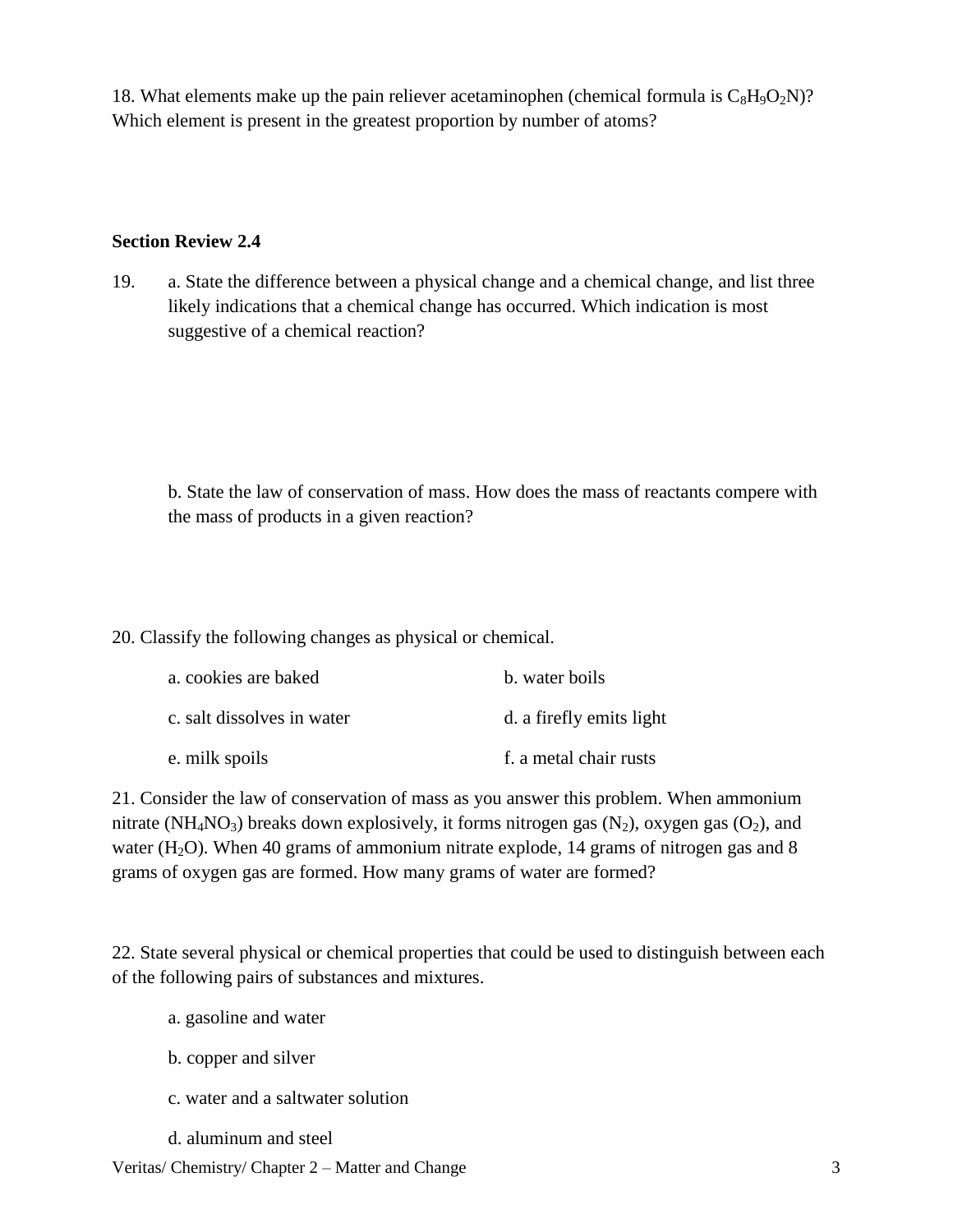23. Hydrogen and oxygen react chemically to form water. How much water would be formed if 14.8 grams of hydrogen reacted with 38.4 grams of oxygen?

#### **Chapter 2 Review**

29. Use Table 2.1 to identify four substances that undergo a physical change if the temperature is decreased from 50  $\degree$  to -50  $\degree$ . Describe the nature of the physical change. 2.1

33. Name the elements found in each of the following compounds. 2.3

- a. ammonium chloride ( $NH<sub>4</sub>Cl$ )
- b. potassium permanganate  $(KMnO<sub>4</sub>)$
- c. isopropyl alcohol  $(C_3H_7OH)$
- d. calcium iodide  $(CaI<sub>2</sub>)$

38. Devise a way to separate sand from a mixture of charcoal, sand, sugar, and water.

- 40. Use Table 2.1 to answer each question.
	- a. Which property most easily distinguishes sulfur from the other solid substances?
	- b. How many of these substances are elements?
	- c. Which compound has the highest boiling point?
	- d. The solids are gradually heated. Which one will melt first?